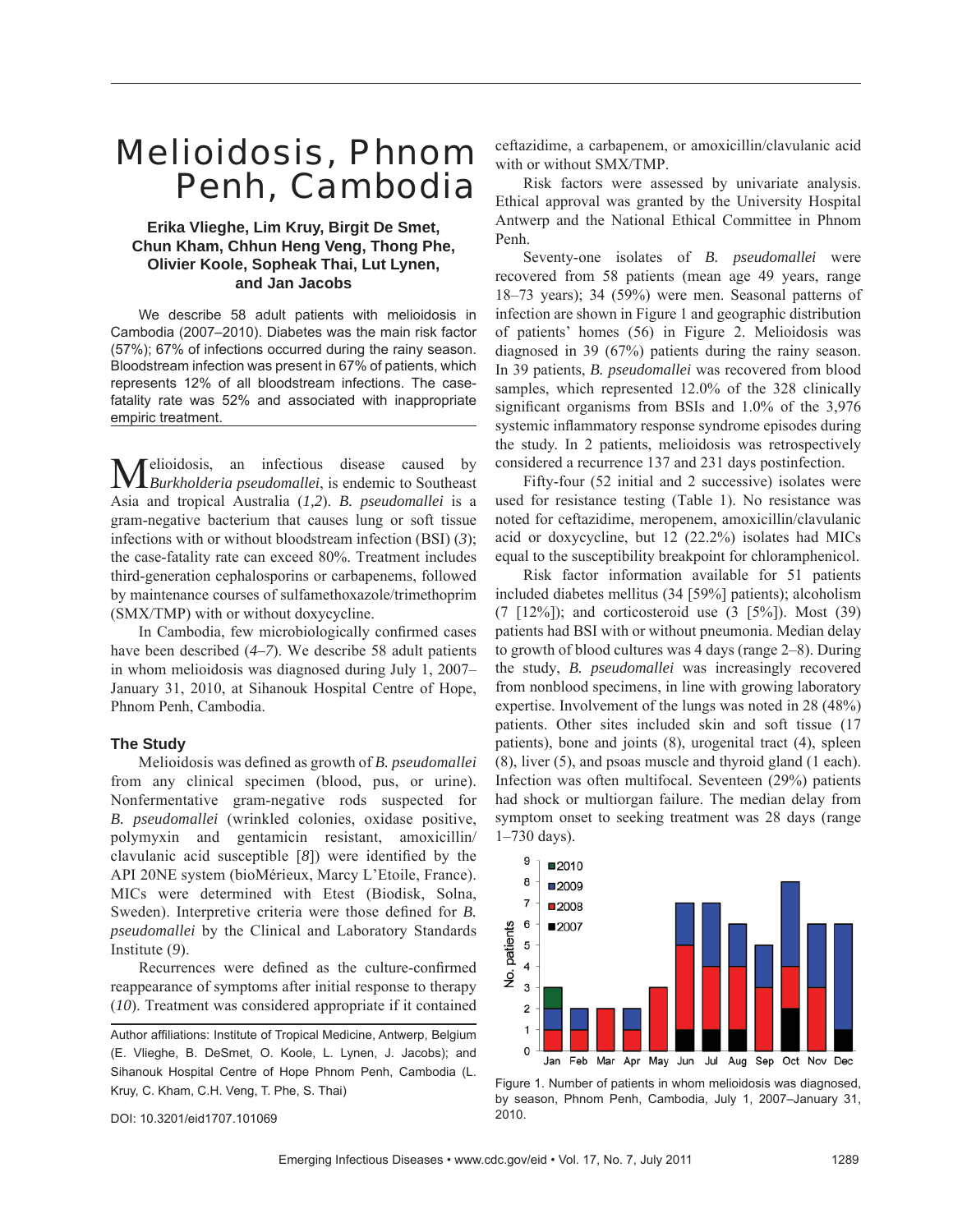### **DISPATCHES**



Figure 2. Map of Cambodia with geographic origin of the 58 patients with melioidosis diagnosed during July 1, 2007–January 31, 2010.

Thirty (52%) patients died; no outcome data were available for 3 patients. Death occurred early; 19 (63%) nonsurvivors died within 1 week after admission. In univariate analysis, risk factors for death were signs of shock, multiorgan failure, or BSI and not receiving appropriate empiric therapy (Table 2). Among the 25 survivors, 22 (88%) recovered without recurrence; the other 3 were lost to follow-up during maintenance treatment. The mean duration of follow-up was 12.8 months (range 3.5–28 months).

Treatment data were available for 53 patients; 18 (34%) received inappropriate empiric therapy; all died early. Thirty-five patients received appropriate treatment; 23 patients were given ceftazidime (2 g  $3 \times$ /d for  $\geq$ 14 days)

with or without SMX/TMP (30 mg/kg  $2\times$ /d), 6 received amoxicillin–clavulanic acid (875–1,000 mg 3×/d) with or without SMX/TMP, and another 6 received SMX/TMP with doxycycline (200 mg  $1 \times/d$ ). Twenty-three patients continued maintenance therapy, primarily SMX/TMP with or without doxycycline (22 patients). Total treatment duration ranged from 3 to 6 months.

#### **Conclusions**

Our findings of melioidosis in 58 adults complement the recently published data on melioidosis in children in Cambodia (*7*). A limitation of our study is its retrospective nature; a small number of patients precluded detailed study of risk factors and calculation of population-based incidence data. In addition, we have not yet studied the isolates to the genetic level. However, presently used phenotypic characteristics have been validated against molecular reference standards as accurate tools for *B. pseudomallei* identification (8).

Risk factors for patients and epidemiologic profiles were similar to those observed in northeastern Thailand (*1,11*). Most cases occurred during or shortly after the rainy season (May–November); diabetes mellitus was the most relevant risk factor, which is consistent with findings from other regions where melioidosis is endemic (*1,11,12*). Diabetes is quickly emerging in Cambodia and remains a difficult-to-treat chronic disease in poor rural settings (13).

In this study, nearly two thirds of patients had BSI and half had pneumonia. These data are consistent with studies from Thailand and Australia, where BSI and pneumonia accounted for 46%–60% and 50%–60% of manifestations, respectively (*11,12*). Soft tissue and deep organ abscesses were also frequent. The finding of a spleen abscess in a melioidosis-endemic area should trigger suspicion of melioidosis.

In our study, distinguishing primary infection or reinfection from relapse was not possible, but the seasonal link suggests recent infections. The 2 recurrences in our study were probably relapses caused by insufficient

| Table 1. MICs for 54 Burkholderia pseudomallei isolates, Phnom Penh, Cambodia, July 1, 2007–January 31, 2010* |                          |       |          |       |       |       |               |      |      |                       |   |     |    |                   |                   |     |           |
|---------------------------------------------------------------------------------------------------------------|--------------------------|-------|----------|-------|-------|-------|---------------|------|------|-----------------------|---|-----|----|-------------------|-------------------|-----|-----------|
|                                                                                                               | $MIC, \mu g/mL$          |       |          |       |       |       |               |      |      | Breakpoints,<br>µg/mL |   |     |    |                   |                   |     |           |
| Antimicrobial drug                                                                                            | 0.38                     | 0.5   | 0.75     |       | 1.5   | 2     | 3             | 4    | 6    | 8                     |   |     |    | MIC <sub>50</sub> | MIC <sub>90</sub> | S   | R         |
| Meropenem                                                                                                     | 3                        | 29    | 16       |       | 3     | 2     |               |      |      |                       |   |     |    | 0.5               | 1.5               | <4  | $\geq$ 16 |
| Doxycycline+                                                                                                  | $\overline{\phantom{0}}$ | 13    | 19       | 18    | 3     |       |               |      |      |                       |   |     |    | 0.75              |                   | <4  | $\geq$ 16 |
| Ceftazidime <sup>+</sup>                                                                                      | $\overline{\phantom{0}}$ |       | 0        | 18    | 25    |       | $\mathcal{P}$ |      |      |                       |   |     |    | 1.5               | 2                 | <8  | >32       |
| Amoxicillin/<br>clavulanic acid                                                                               |                          |       | $\Omega$ | 13    | 30    |       | $\mathcal{P}$ |      |      |                       |   |     |    | 1.5               | 2                 | < 8 | >32       |
| Chloramphenicol                                                                                               |                          |       |          |       |       |       | 0             | 17   | 16   | 12                    |   |     |    | 6                 | 8                 | <8  | >32       |
|                                                                                                               | 0.032                    | 0.038 | 0.047    | 0.064 | 0.094 | 0.125 | 0.19          | 0.25 | 0.38 | 0.75                  |   | 1.5 | -3 |                   |                   |     |           |
| Sulfamethoxazole/<br>trimethoprim                                                                             | 3                        |       |          | 12    | 5     | 9     | 4             |      |      |                       | 3 |     | 0  | 0.125             | 0.75              | <2  | >4        |

\*MICs determined by Etest (AB Biodisk, Solna, Sweden). MIC<sub>50</sub>, MIC for 50% of isolates; MIC<sub>90</sub>, MIC for 90% of isolates; S, susceptible; R, resistant; -, no isolates with this MIC.

†53 isolates included.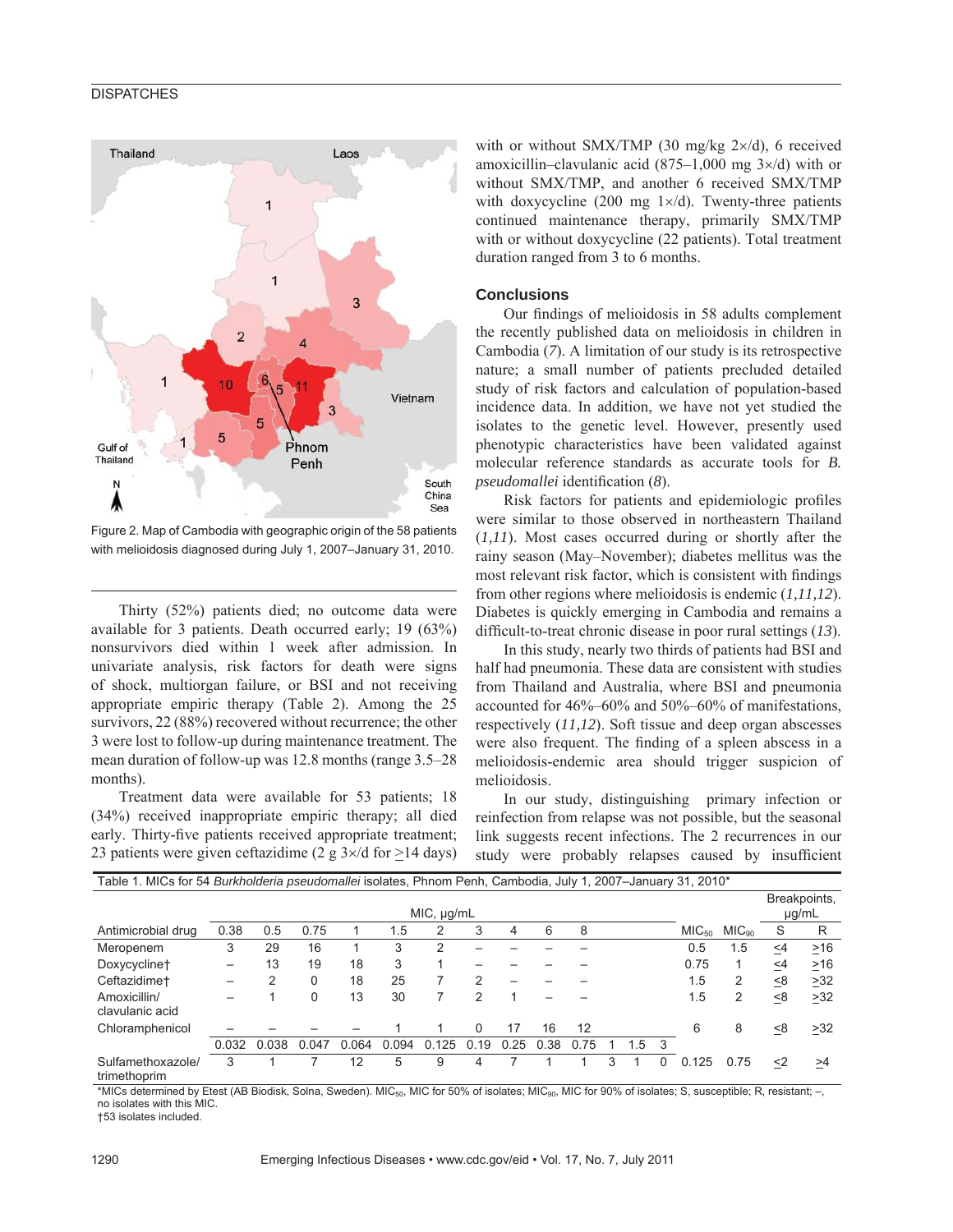|                                | Presence of  | No.            | No. patients   |                        |         |
|--------------------------------|--------------|----------------|----------------|------------------------|---------|
| Risk factor                    | risk factor  | patients       | who died       | Relative risk (95% CI) | p value |
| Age $>55$ y                    | Υ            | 24             | 14             | $1.13(0.70 - 1.83)$    | 0.786   |
|                                | N            | 31             | 16             |                        |         |
| Male sex                       | Y            | 31             | 18             | $1.16(0.70 - 1.91)$    | 0.595   |
|                                | N            | 24             | 12             |                        |         |
| Rainy season                   | Y            | 36             | 23             | $1.73(0.92 - 3.28)$    | 0.087   |
|                                | N            | 19             | $\overline{7}$ |                        |         |
| <b>Diabetes</b>                | Y            | 32             | 14             | $0.70(0.41 - 1.21)$    | 0.359   |
|                                | N            | 16             | 10             |                        |         |
| Alcoholism                     | Y            | $\overline{7}$ | 6              | $0.97(1.19 - 3.22)$    | 0.092   |
|                                | N            | 32             | 14             |                        |         |
| Clinical sign                  |              |                |                |                        |         |
| Duration of symptoms <2 mo     | Y            | 12             | 3              | $2.26(0.80 - 6.42)$    | 0.152   |
|                                | N            | 23             | 13             |                        |         |
| <b>Bloodstream</b> infection   | Υ            | 37             | 28             | $6.81(1.82 - 25.50)$   | < 0.001 |
|                                | N            | 18             | $\overline{2}$ |                        |         |
| Pneumonia                      | Υ            | 28             | 18             | $1.52(0.90 - 2.57)$    | 0.172   |
|                                | N            | 26             | 11             |                        |         |
| Deep abscesses                 | Υ            | 15             | 6              | $0.80(0.38 - 1.67)$    | 0.742   |
|                                | N            | 24             | 12             |                        |         |
| Bone/joint infection           | Υ            | 8              | 4              | $1.04(0.47 - 2.28)$    | 1.000   |
|                                | N            | 29             | 14             |                        |         |
| Urogenital infection           | Υ            | 5              | 1              | $0.38(0.64 - 2.25)$    | 0.345   |
|                                | N            | 38             | 20             |                        |         |
| Skin and soft tissue infection | Υ            | 19             | 6              | $0.48(0.24 - 0.97)$    | 0.023   |
|                                | N            | 35             | 23             |                        |         |
| Shock or multiorgan failure    | Y            | 17             | 13             | 4.59 (1.60-13.32)      | < 0.001 |
|                                | $\mathsf{N}$ | 18             | 3              |                        |         |
| Therapy                        |              |                |                |                        |         |
| Inappropriate empiric therapy  | Υ            | 18             | 18             | $3.50(2.07 - 5.90)$    | < 0.001 |
|                                | N            | 35             | 10             |                        |         |

\*Not all information about outcome predictors was available from all patients. Fisher exact test was used for categorical variables and Student *t* test for continuous variables. CI, confidence interval. Statistically significant associations (p<0.05) are shown in **boldface**.

treatment of the first (unrecognized) episode, as has been described in patients in Thailand and Australia (*10*). The possibility of relapse emphasizes the need for intense follow-up during and after the treatment course.

We noted a high case-fatality rate, especially among patients with BSI or pneumonia, who were in shock or had multiorgan failure, or who were receiving inappropriate empirical therapy. Potential interventions to decrease risk factors for death caused by melioidosis include improved sepsis care and ensured availability of effective drugs such as ceftazidime, carbapenems, and amoxicillin/clavulanic acid. Although we did not demonstrate resistance to any of these antimicrobial drugs, resistance can occur during therapy; follow-up blood cultures during treatment is essential (*14*).

During the 19-month study, we observed a learning curve on melioidosis at several levels in the hospital. Even though melioidosis is well known in the Southeast Asian region (*2*), it was unfamiliar to most clinicians and laboratory staff at the start of the study. Our findings may also have an effect at the national level, especially regarding early diagnosis and treatment. Awareness must be raised among health care workers and high-risk patient groups (e.g., diabetes patients). Development of quality-assured and affordable microbiological capacity throughout the country is also crucial in the broader picture of surveillance and containment of antimicrobial drug resistance. Careful adaption of local treatment guidelines is essential and has been successful in other settings, e.g., Northern Territory, Australia (*15*). Because melioidosis appears endemic to Cambodia, the public health impact of this disease warrants further research and action.

The Bloodstream Infection Surveillance Project was supported by Project 2.08 of the third framework agreement between the Belgian Directorate General of Development Cooperation and the Institute of Tropical Medicine, Antwerp, Belgium.

Dr Vlieghe is an infectious disease physician at the Department of Clinical Sciences, Institute of Tropical Medicine (Antwerp, Belgium) and the Department of Tropical Medicine,